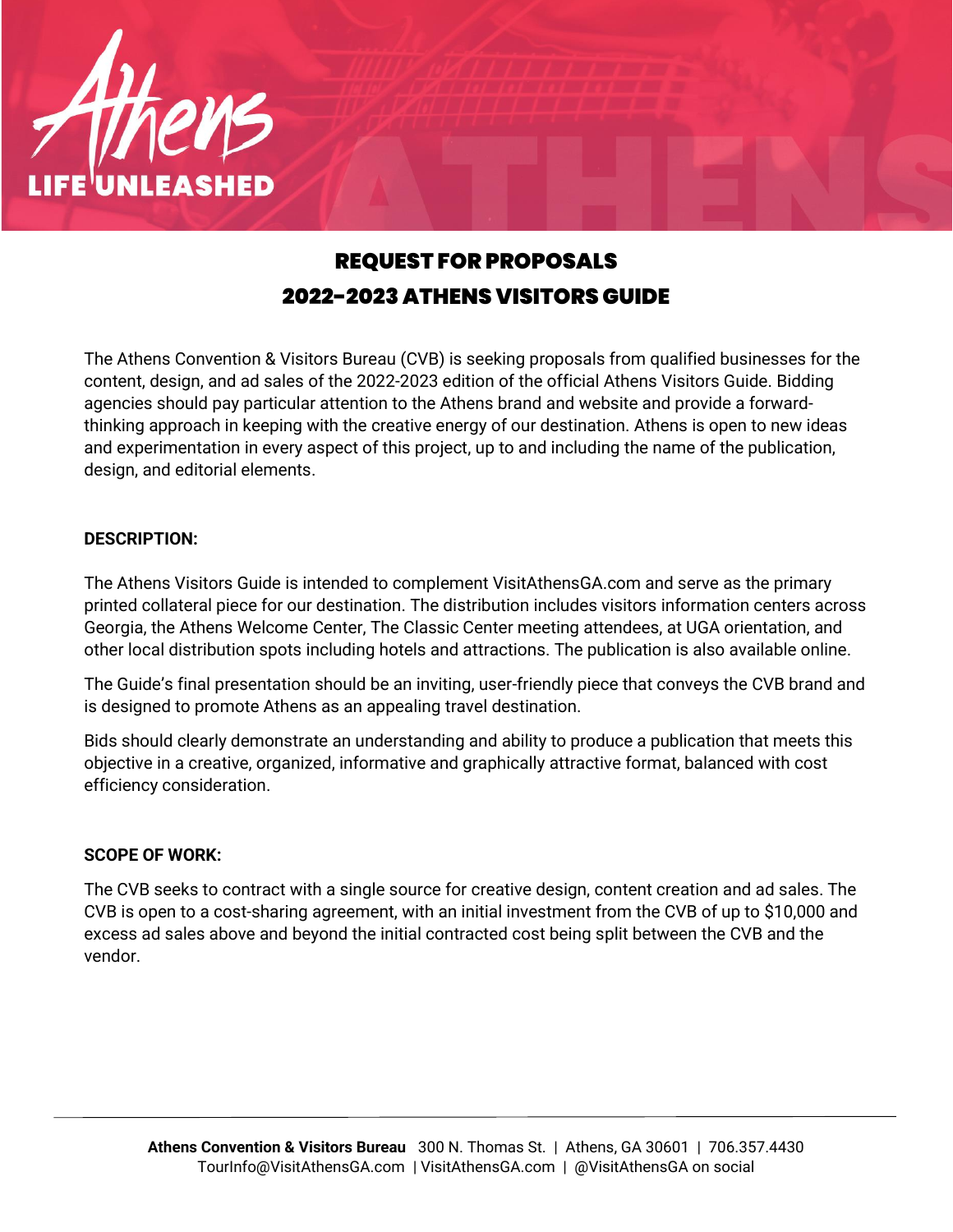

#### **Guide Production Specifications:**

- Quantity: 50,000
- Digest size, 5.375" x 8.375"
- Pages: 32

### **Design & Content Specifications:**

- Compelling design and use of provided photography
- Vendor to organize photo shoot for cover
- New map that is both user-friendly and in keeping with overall product design
- Final pdfs of guide and map that can be posted to VisitAthensGA.com and provided to the public and to clients
- VisitAthensGA.com content and CVB staff available to provide background information and areas of emphasis; Vendor to provide final content and editing

#### **Ad Sales & Specifications:**

- The CVB is open to a cost-sharing agreement, with an initial investment from the CVB of up to \$10,000 and any excess ad sales above and beyond the initial contracted cost being split between the CVB and the vendor.
- CVB will provide a database of local partners and prior advertisers.
- CVB will introduce and provide an endorsement of selected vendor through CVB Newsletter and Partner Extranet, and a dedicated email.
- Vendor must specify how ad sales will be conducted, including any sales incentives or achievement plan utilized to attain necessary sales goals.
- Bids must include proposed ad rates necessary to cover cost of the project and be in line with rates charged in the past.
- Editorial content should be no less than 60% and ad content should be no more than 40%.
- Consistency in ad formatting and placement should be a consideration; fractional ad space sold less than 1/4 page should be sold as a part of a full page co-op.
- CVB and vendor to agree on layout and available ad positions prior to the start of the ad sales period.

# **PROPOSALS MUST INCLUDE:**

- Samples of relevant collateral produced in the past.
- Notation of particular collateral that reflects the specifications being proposed for this project.
- Names and qualifications of personnel who would be involved in the project.
- Ad rate sheet.
- Ad sales plan and approach.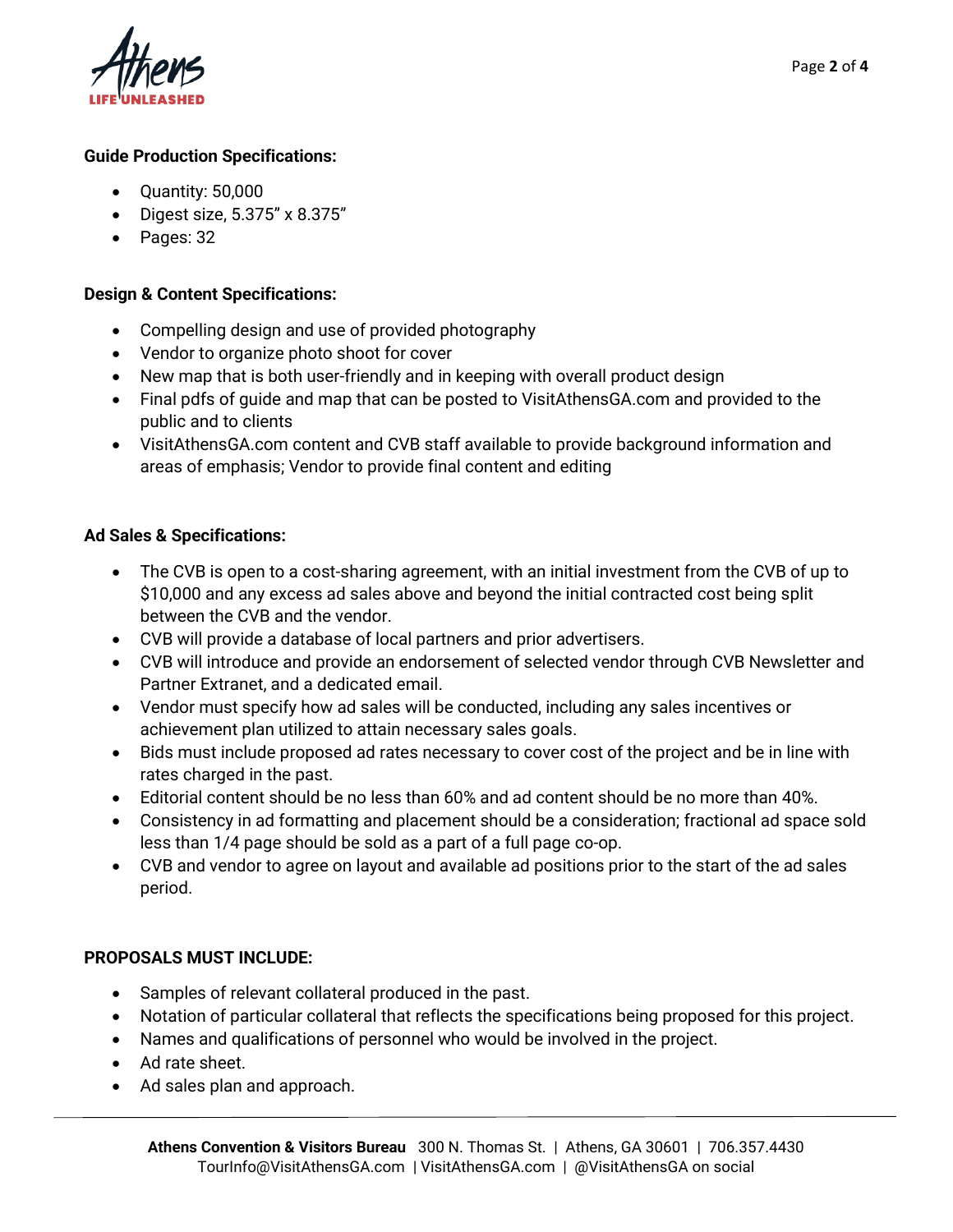

- References of relevant clients.
- Project timeline and production deadlines.

# **BASIS OF AWARD:**

Proposals will be reviewed and scored by CVB staff based on judgment of company's ability to successfully manage the process and produce a high-quality outcome. Criteria will include but not be restricted to:

- **Ability to Perform:** vendor's ability to perform scope of work based on prior experience with similar projects; evaluation of provider's facilities, references and staff experience. Creative approach to tourism promotion. Commitment to work cooperatively with the CVB.
- **Scope of Work:** demonstrated ability to deliver the project on schedule. Understands the scope of project through concise description of methods, procedures and personnel vendor intends to utilize for management and operation.
- **Ad Sales:** demonstrated sales concepts to meet the financial requirements. Demonstrated ad sales capability, familiarity with demands of local market (predominantly small, independent businesses.)
- **Cost:** project must fall within the maximum CVB investment of \$10,000.

# **FINANCIAL & ADMINISTRATIVE NOTES:**

The CVB will not be liable for any cost incurred by the respondents in preparing responses to this RFP or negotiations associated with award of a contract.

Project management fees, sales costs and advertising commissions are the sole responsibility of the vendor.

The awarded contract shall be for the publication of the 2022-2023 Athens Visitors Guide commencing on the start date until its publication. At the option of the CVB, this contract may be renewed for development and sales of the following two annual guides.

CVB will retain complete ownership and control over the content of the Guide and Map.

# **SCHEDULE OF RFP PROCESS & PROJECT TIMELINE:**

| <b>Advertisement of RFP:</b> | March 7, 2022            |
|------------------------------|--------------------------|
| <b>Proposals Due:</b>        | March 25, 2022 5 p.m. ET |
| Selection by:                | April 1, 2022            |